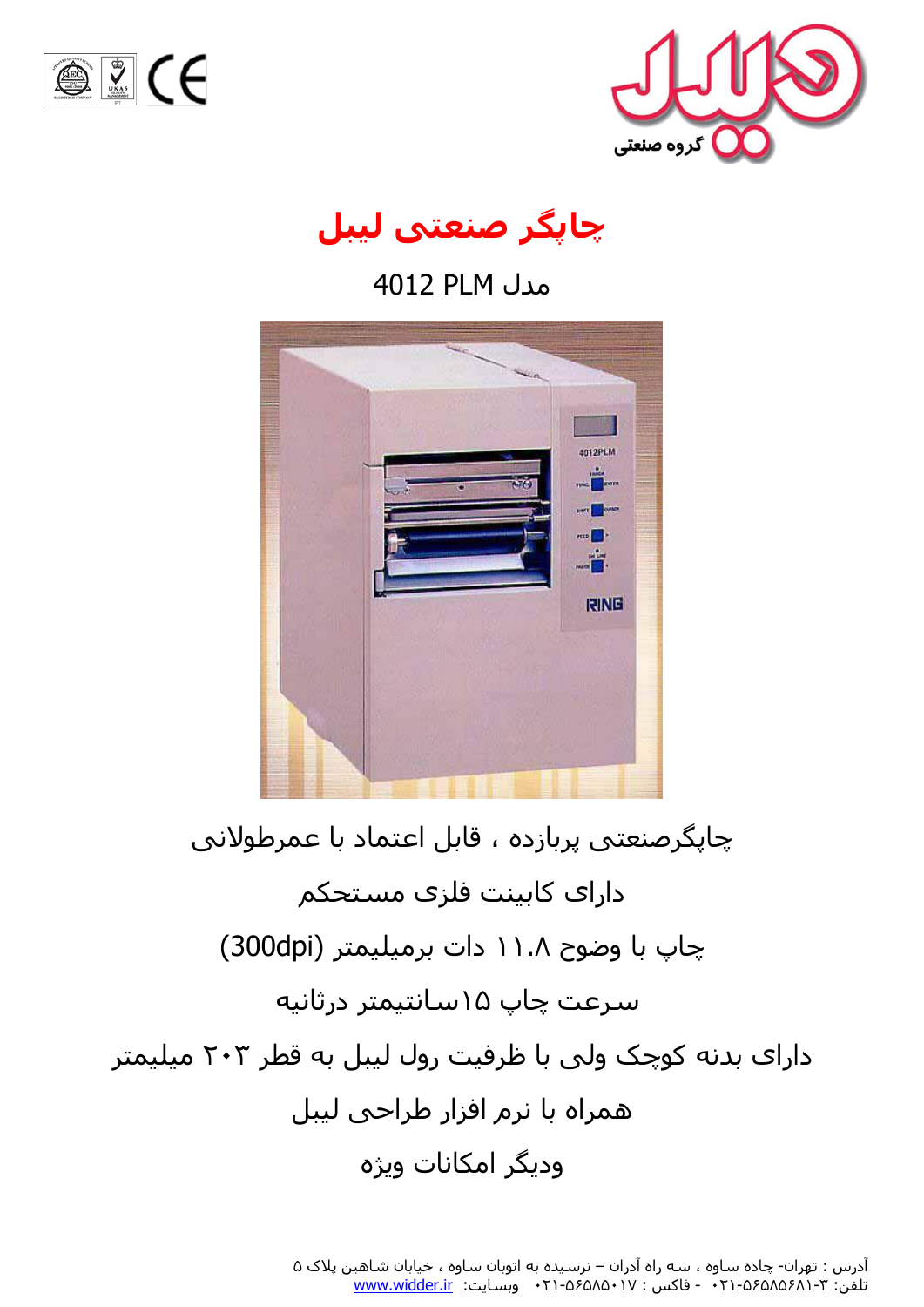



| <b>PRINT METHOD</b>    | *Thermal Transfer/Direct Thermal                                                         |
|------------------------|------------------------------------------------------------------------------------------|
|                        | *Harmonic(History Control Print Head)                                                    |
| <b>DOT</b>             | 300 dpi/ 11.8 dot per mm                                                                 |
| <b>RESOLUTION</b>      |                                                                                          |
| <b>PRINT SPEED</b>     | 1"-6"/sec. (15mm - 152mm/sec.)                                                           |
| <b>PRINT WIDTH</b>     | 4.17"/106mm                                                                              |
| <b>PRINT LENGTH</b>    | 27.5"/700mm                                                                              |
| <b>MEMORY</b>          | *8MB SDRAM                                                                               |
| <b>MEDIA TYPE</b>      | *Die cut labels                                                                          |
|                        | *Butt cut Labels tags                                                                    |
|                        | <i>*Tag stock</i>                                                                        |
|                        | *Roll stock(Continuous s/o die cuts)                                                     |
|                        | *Fan Fold                                                                                |
| <b>MEDIA WIDTH</b>     | *4.5"/116mm                                                                              |
| <b>MEDIA</b>           | *0.0025" to 0.01"/0.0635mm to 0.254mm                                                    |
| <b>THICKNESS</b>       |                                                                                          |
| <b>SUPPLY ROLL</b>     | *8"/203mm maximum diameter                                                               |
| <b>CAPACITY</b>        |                                                                                          |
| <b>RIBBON ROLL</b>     | *2.95"/75mm maximum diameter                                                             |
| <b>CAPACITY</b>        |                                                                                          |
| <b>CABINET</b>         | *All steel cabinet                                                                       |
| <b>LCD DISPLAY</b>     | *2 lines by 8 characters(Alpha/Numeric)                                                  |
|                        | *Back Light                                                                              |
| <b>SENSORS</b>         | *Ribbon sensor (Reflective method)                                                       |
|                        | *Label sensor(Transmit method)                                                           |
|                        | *Media Home position sensor                                                              |
|                        | (Transmit-Auto calibration method)                                                       |
| <b>ERROR</b>           | *Label/Ribbon empty                                                                      |
| <b>INDICATORS</b>      | *Head open                                                                               |
|                        | *Communication                                                                           |
|                        | *Grammatical                                                                             |
|                        | *Parameter                                                                               |
|                        | (Each error is notified by buzzer and LCD                                                |
| <b>BAR CODE</b>        | *Code39, Code93, Code128, NW7, 2 of 5(Industrial, Matrix and Interleaved),               |
|                        | EAN-JAN 13/8, UPC-A/E, EAN128, QR Code, PDF417, Data Matrix, Maxi<br>Code, RSS           |
| <b>FONTS-</b>          | *8 character sets(Alpha/Numeric and symbols)8x8, 12x12, 16x16, 16x24,                    |
| <b>CHARACTER</b>       | 24x24, 24x26, 32x40, 48x60                                                               |
| <b>SIZE IN DOTS</b>    | Expansion is 1-10 and 16 times                                                           |
|                        | (Both directions)                                                                        |
|                        | *5-OCRB character sets(4 Numeric and 1 Alpha/Numeric)                                    |
|                        | Numeric-16x18, 24x27, 32x36 and 40x45                                                    |
|                        | Alpha/Numeric-32x32                                                                      |
|                        | NOTE: Should not expand                                                                  |
|                        | Scalable Smooth Fonts, 32-720 Dot width, 32-720 Dot length                               |
|                        | Italic Slant Programmable 10, 15 and 20 degrees. NOTE : 8-31 Dots printing is            |
|                        | available but must be matched properly with speed and media                              |
|                        | *Down loadable font                                                                      |
| <b>PRINTING MODES</b>  | *Peel off, Tear off(demand type) with label back feed for top of label printing.         |
| <b>&amp; FUNCTIONS</b> | *Batch printing (Stipe-for continuous printing of labels. Can be used with               |
|                        | ا آدیب در تم ان حاده بن امها بن م ام آدان – دیب ده به اتمران بن امها خیابان شاه بن ۷۱۰ ک |

آدرس : تعِران- چاده سـاوه ، سـه راه آدران – نرسـیده به اتوبان سـاوه ، خیابان شـاهین پلاک ۵ تلفن: ۲-۵۶۵۸۵۶۵-۲۱ - فاکس : ۵۶۵۸۵۰۱۷ - ۱۲۰۰ وبسایت: <u>www.widder.ir</u>